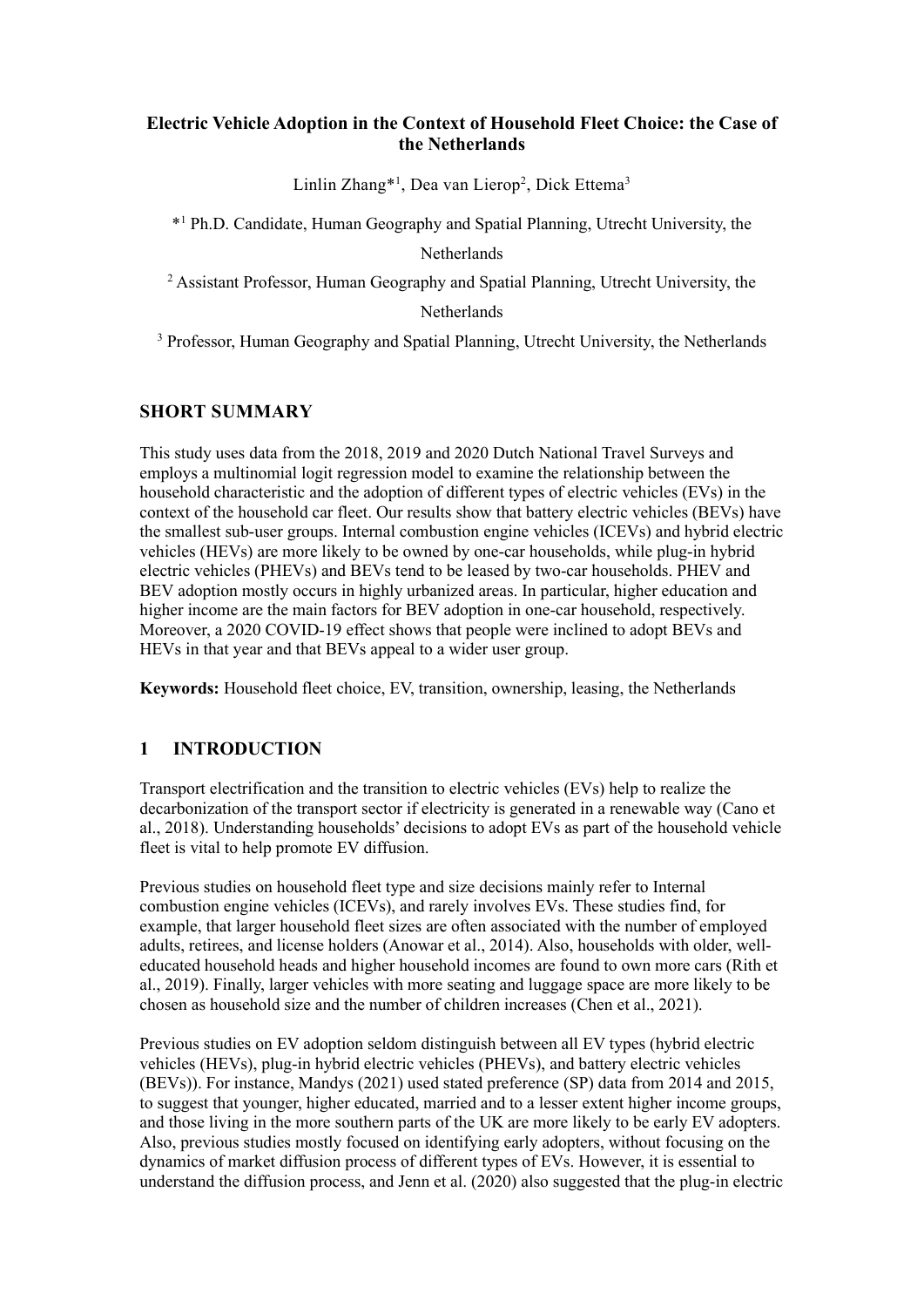vehicles (PEVs, including PHEVs and BEVs) market is moving beyond innovators and early adopters towards mass-market consumers with moderate incomes. This is also in line with the Diffusion of Innovations theory [\(Rogers, 2003\)](#page-10-5).

Therefore, this study uses recent 2018, 2019 and 2020 data to assess the determinants of the adoption of different EV types in the context of household fleet size and composition choice. Given the fast increase in EV ownership in the 2018-2020 period, we also test to what extent these determinants have changed in this period, as an indicator of the EV market diffusion process.

## **2 DATA AND METHODS**

### *Data*

The data used in this study was derived from the Dutch National Travel Survey (DNTS) and [CBS \(2019\).](#page-10-6) The DNTS reports the one-day travel behavior of a representative sample of the Dutch population. To increase our sample size, and specifically the number of EV owners, we pooled data from 2018 and 2019. Also, to observe the impact of recent development in the EV market and COVID-19 on car ownership, we compared data from 2018 and 2019 to data from 2020. Due to data availability and few two-car households leasing two cars and owning/leasing three and more cars, we only considered households owning/leasing at most two cars (excluding two-car households with two leasing cars). Because only people over 17 years old can legally hold a driver's license, we only included respondents who were at least 18 years old. After removing the missing values, we were left with data from 125,442 households.

This study investigates the fleet size and composition choice between no-car, one-car and two-car households. Nine household car fleet alternatives are identified (**Table 1**). The car(s) held by the household includes both owned and leased car(s) (this could be a private lease or company lease). We distinguish cars in the following increasing level of electrification: ICEV, HEV, PHEV, BEV.

| Category              | Type of   | Explanation of car ownership                                                                    | Fleet size     | Type of<br>advanced | Sample size |        |                |         |        |
|-----------------------|-----------|-------------------------------------------------------------------------------------------------|----------------|---------------------|-------------|--------|----------------|---------|--------|
|                       | Household |                                                                                                 |                |                     | 2018        | 2019   | 2018+2019 2020 |         | Total  |
| Carless<br>households | no car    | There is no passenger car in the household.                                                     | lО             |                     | 6,703       | 6,542  | 13,245         | 8,140   | 21,385 |
| One-car<br>households | one-ICEV  | There is only one passenger car in the<br>household, and this car is an ICEV.                   |                | <b>ICEV</b>         | 21,001      | 20,115 | 41,116         | 23,086  | 64,202 |
|                       | one-HEV   | There is only one passenger car in the<br>household, and this car is an HEV.                    |                | <b>HEV</b>          | 573         | 722    | 1,295          | 972     | 2,267  |
|                       | one-PHEV  | There is only one passenger car in the<br>household, and this car is a PHEV.                    |                | <b>PHEV</b>         | 123         | 115    | 238            | 200     | 438    |
|                       | one-BEV   | There is only one passenger car in the<br>household, and this car is a BEV.                     |                | <b>BEV</b>          | 27          | 76     | 103            | 241     | 344    |
| Two-car<br>households | ICEV+     | There are two passenger cars in the household,<br>and these two cars both are ICEVs.            |                | <b>ICEV</b>         | 11,444      | 10,338 | 21,782         | 11,880  | 33,662 |
|                       | HEV+      | There are two passenger cars in the household,<br>and these two cars at least include one HEV.  |                | <b>HEV</b>          | 452         | 494    | 946            | 681     | 1,627  |
|                       | PHEV+     | There are two passenger cars in the household,<br>and these two cars at least include one PHEV. |                | <b>PHEV</b>         | 269         | 245    | 514            | 317     | 831    |
|                       | BEV+      | There are two passenger cars in the household,<br>and these two cars at least include one BEV.  | $\overline{c}$ | <b>BEV</b>          | 78          | 160    | 238            | 449     | 687    |
|                       |           | Total number of households as the study sample                                                  |                | 40,670              | 38,807      | 79,477 | 45,966         | 125,443 |        |

**Table 1 Explanation and definition of households based on fleet size and composition.**

### *Statistical approach*

Our primary focus is to identify the determinants of household fleet choice. First, we conduct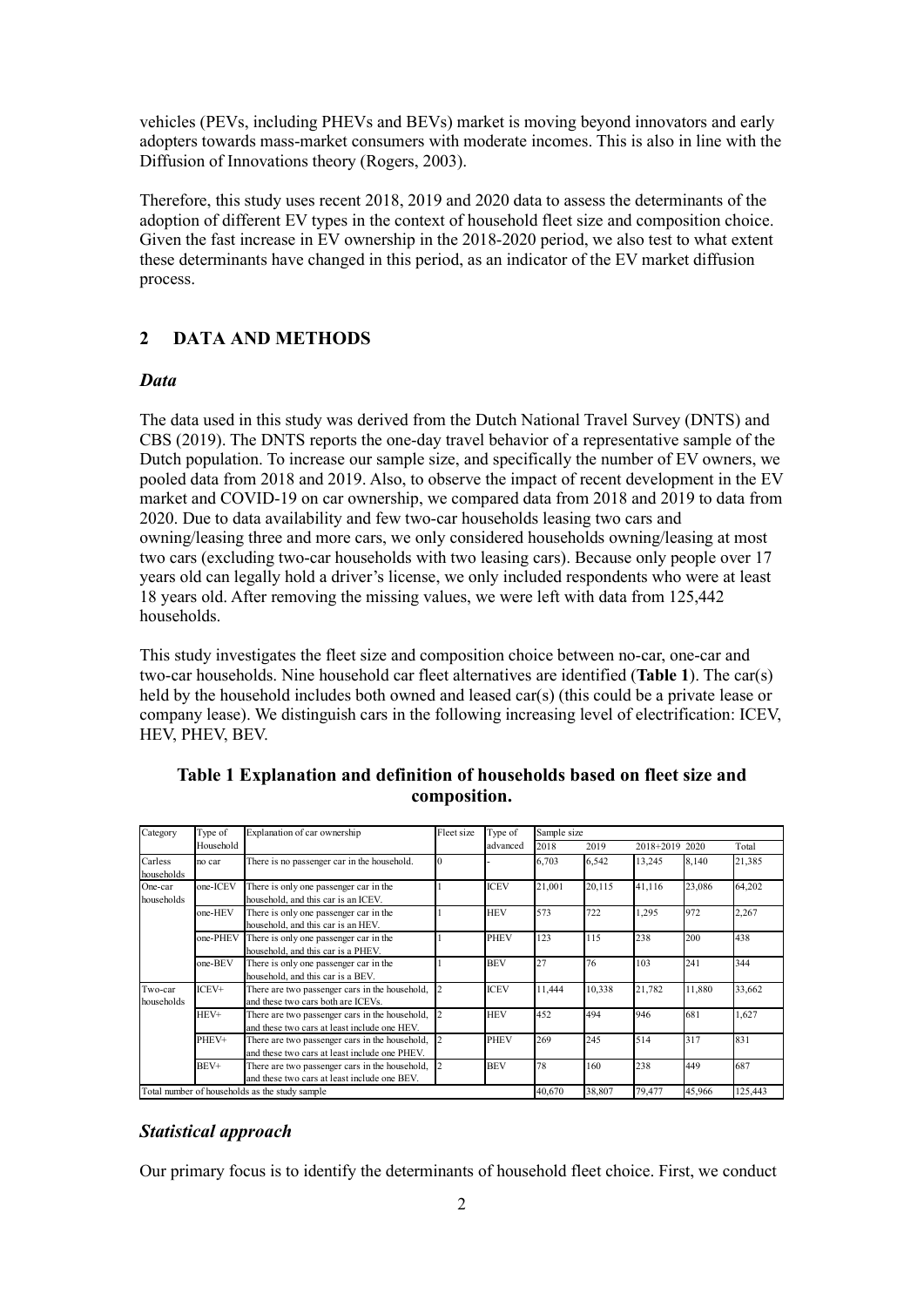descriptive analysis for categorical household characteristics. Second, we examine the influence of household characteristics on the household fleet composition using a multinomial logit (MNL) discrete choice model. The dependent variables are nine alternatives based on the household fleet size and composition, taking the carless household as the reference category. The independent variables include individual and household socio-economic and demographic characteristics, and residential environmental attributes (**Table 2**). The goodness-of-fit of MNL model is assessed through McFadden's pseudo R square and Loglikelihood.

## **3 RESULTS**

### *Descriptive analysis*

The results suggest that ICEVs and HEVs are predominantly owned, whereas PHEVs and BEVs are more often leased. ICEV+ and HEV+ households usually have two owned cars. PHEV+ and BEV+ households mostly have an owned and a leased car, with the EV being the leased car (**Figure 1**). PEVs are mostly adopted in two-car households (**Table 1**).



### **Figure 1 Percentage of households based on car ownership.**

PHEV and BEV owning/leasing households (with one and two cars) are relatively younger than ICEV and HEV owning/leasing households. However, this effect is less distinctive for two-car households. For ICEV and HEV owning/leasing households, we find that two-car households tend to be relatively younger. For PHEV and BEV owning/leasing households, two-car households are relatively older than one-car households (**Figure 2**).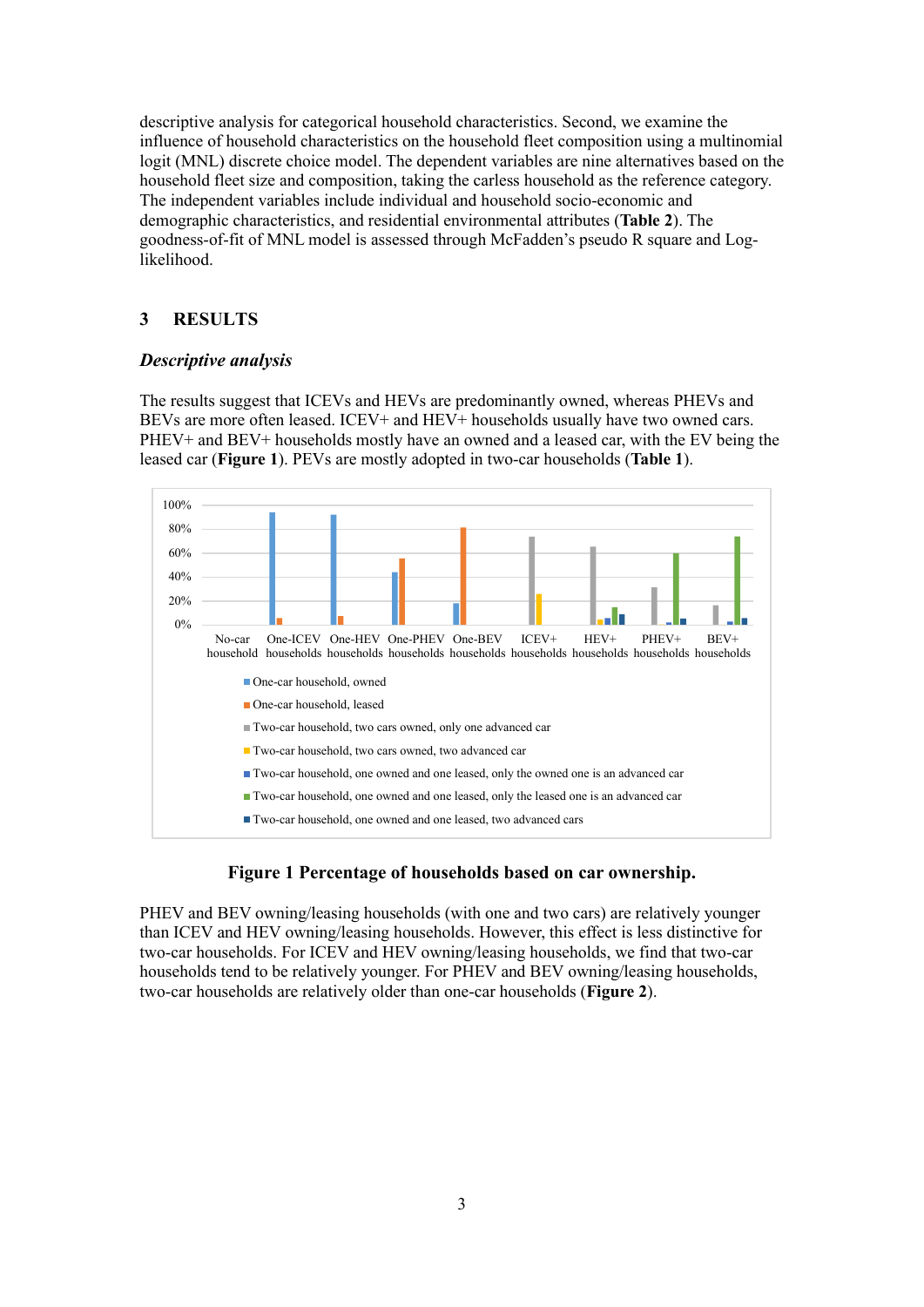

**Figure 2 Percentage of households based on age classes.**

We find that HEV, PHEV and BEV owning/leasing households are increasingly highly educated. One-car households with a PHEV or BEV include the highest share of highly educated households (**Figure 3**).



**Figure 3 Percentage of households based on different education levels.**

Compared with car-using households, the majority of no-car households have one adult (**Figure 4**). Two-car households relative to one-car households are more likely to have two adults.



**Figure 4 Percentage of households based on the number of adults.**

We also find that compared to no-car households, households with a car(s) are more likely to have a younger child(ren)(**Figure 5).**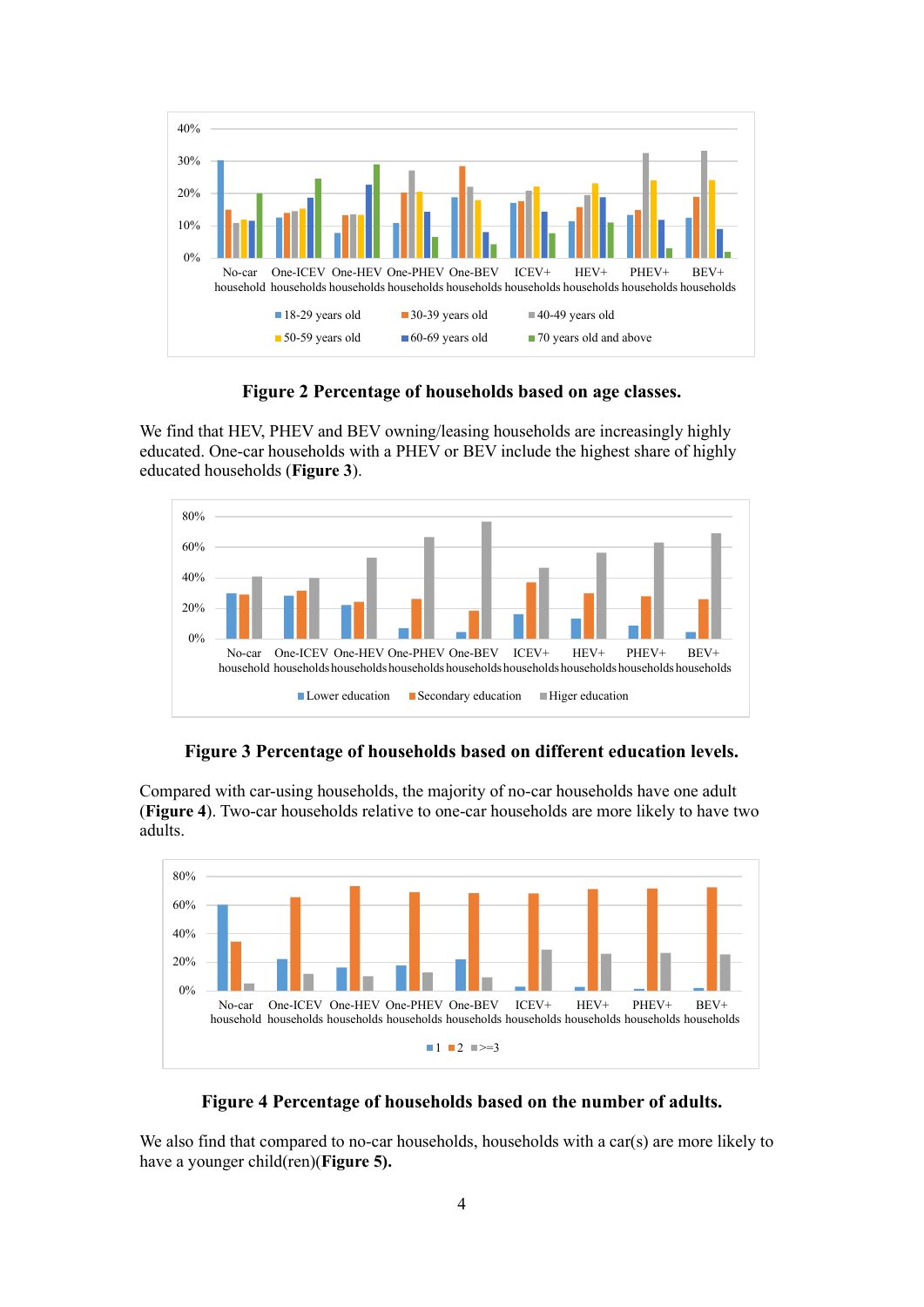

## **Figure 5 Percentage of households based on the number of younger children (under six years old).**

Compared with no-car households, households with a car(s) are more likely to have older children. Moreover, two-car households are more likely to have at least two children relative to one-car households (**Figure 6**).



# **Figure 6 Percentage of households based on the number of older children (aged six to 17 years old).**

Two-car households are more likely to be wealthier than one-car households. In addition, both one- and two-car households with PHEV(s) and BEV(s) mainly consist of the most affluent households, compared with households with HEV and then ICEV (**Figure 7**).



## **Figure 7 Percentage of households based on disposable household income level.**

One-car households are more likely to live in highly urbanized areas, compared with two-car households (**Figure 8**). The largest share of BEV users live in the highly urbanized area, followed by PHEV users, compared with HEV users and ICEV users in households with the same car holding level.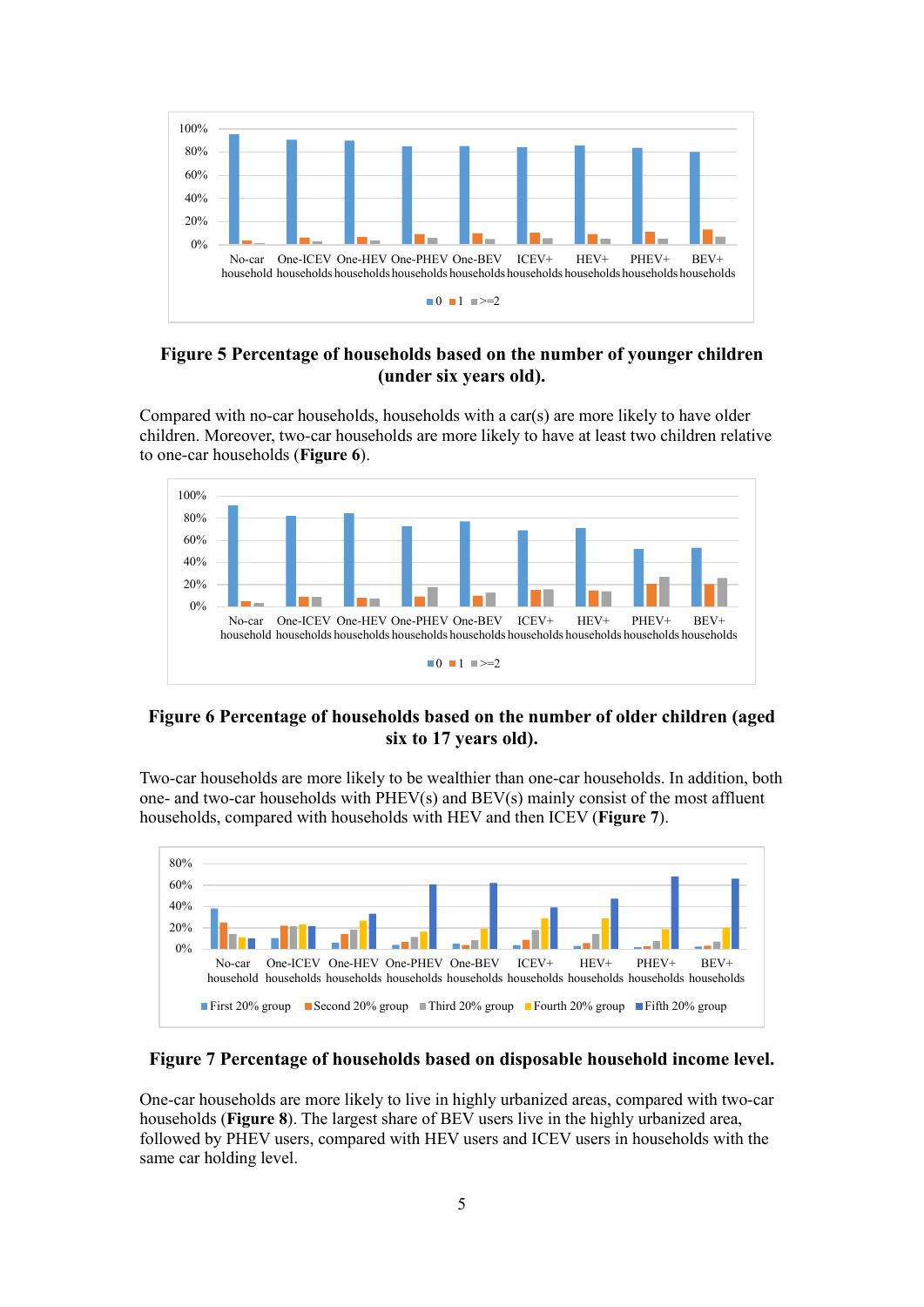

# **Figure 8 Percentage of households based on urbanization degree.**

## *Multinomial logit model results*

### *Individual socio-demographic characteristics*

The MNL results (**Table 2**) indicate that with increasing age, households are more likely to own ICEVs and HEVs, both as a single car or combined with another car. For one-PHEV and one-BEV households, this trend peaks at 50-59 years old and 60-69 years old, respectively. People in the age cohort 40-59 are most likely to have fleet composition PHEV+. For BEV+, the cohorts are 40 years old and above, and 50-59 are most likely to have this fleet composition. Education effect is strongest for single BEV.

#### *Household socio-economic and demographic characteristics*

Compared with no-car households, larger households (with more adults, younger children and older children) are more likely to own/lease a car, and even more to own/lease two cars although this effect is less strong than for BEVs.

Higher household income levels increase the probability of car ownership for any type of car, and for one- and two-car fleets. The highest income level in particular increases the probability of owning two cars. Income effect is strongest for single PHEV.

#### *Residential environmental attributes*

With increasing urban density, decreasing number of convenience facilities and lower transit accessibility, the probability of car ownership statistically decreases in general. This negative urbanization effect plays out stronger for two-car fleets. In addition, the effect size seems to be less strong for HEV, PHEV including fleets, and especially BEVs, suggesting that EV ownership is a more urban phenomenon than ICEV ownership.

### *2020 effect on household fleet choice*

We find that Dutch households are more likely to have HEV and BEV as a single car or combined car in 2020 (**Table 2**). Due to the word limit, this conference paper cut down part of our works. See other MNL models in our full paper, where taking categorical household characteristics as the interaction terms respectively. For example, the MNL model with residential environmental attributes as interaction terms is shown in **Table 3.**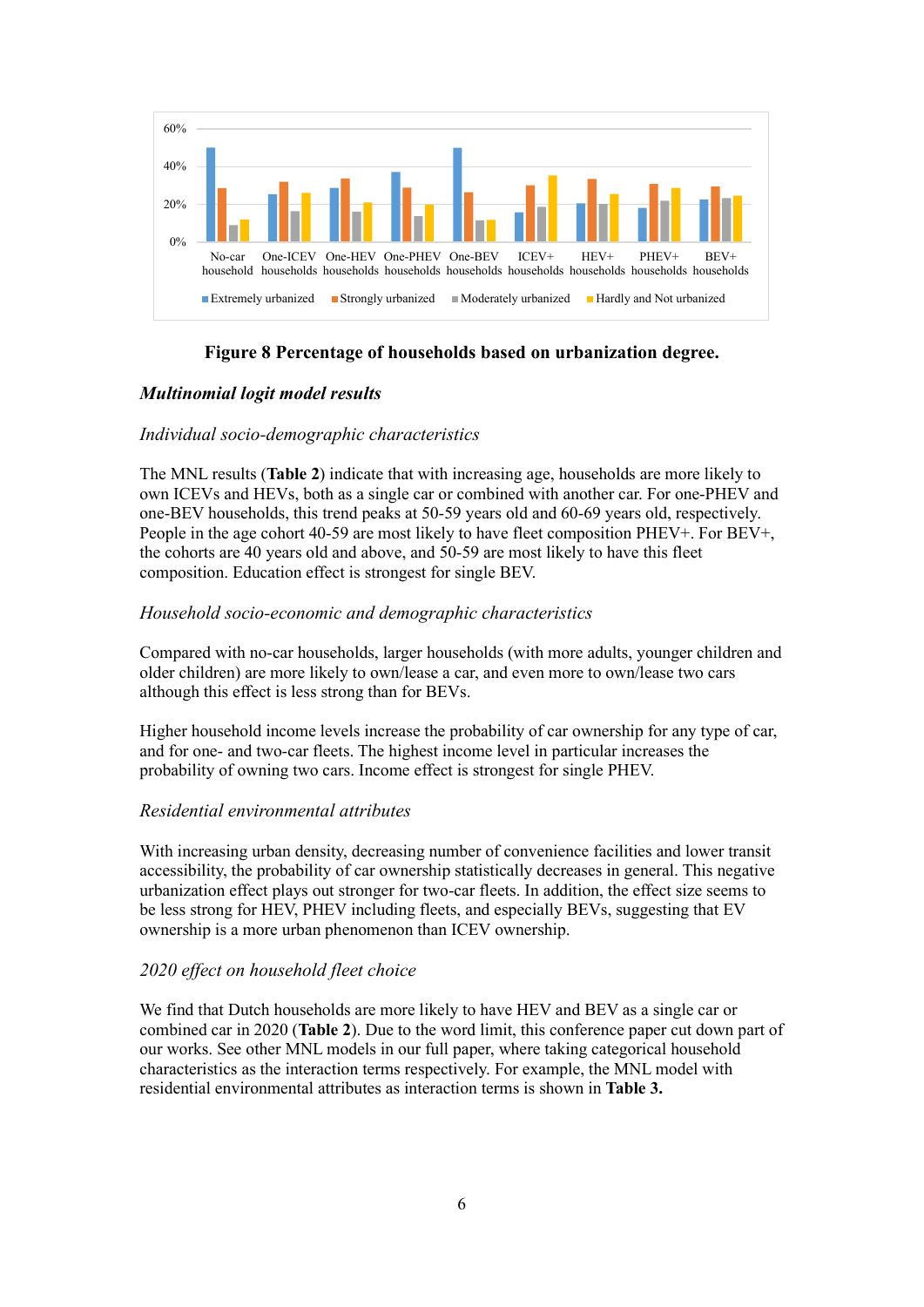|                                                          | One-ICEV                  | One-HEV                 | One-PHEV                 | One-BEV                  | ICEV+                     | HEV+                      | PHEV+                  | BEV+                      |
|----------------------------------------------------------|---------------------------|-------------------------|--------------------------|--------------------------|---------------------------|---------------------------|------------------------|---------------------------|
|                                                          | households                | households              | households               | households               | households                | households                | households             | households                |
| Variable Name                                            | Coef.                     | Coef.                   | Coef.                    | Coef.                    | Coef.                     | Coef.                     | Coef.                  | Coef.                     |
|                                                          | (Std. Err)                | (Std. Err)              | (Std. Err)               | (Std. Err)               | (Std. Err)                | (Std. Err)                | (Std. Err)             | (Std. Err)                |
| (Intercept)                                              | $-2.088$ ***              | $-6.655***$             | $-7.268$ ***             | $-7.525$ ***             | $-5.851$ ***              | $-8.072$ ***              | $-6.942$ ***           | $-7.222$ ***              |
|                                                          | $(-0.046)$                | $(-0.147)$              | $(-0.231)$               | $(-0.218)$               | $(-0.071)$                | $(-0.201)$                | $(-0.215)$             | $(-0.188)$                |
| Year<br>2018+2019 (ref.)                                 |                           |                         |                          |                          |                           |                           |                        |                           |
| 2020                                                     | $-0.021$                  | $0.36***$               | 0.12                     | $0.532***$               | $-0.02$                   | $0.188$ ***               | $-0.062$               | $0.62***$                 |
|                                                          | $(-0.02)$                 | $(-0.045)$              | $(-0.076)$               | $(-0.069)$               | $(-0.024)$                | $(-0.053)$                | $(-0.067)$             | $(-0.064)$                |
| Individual socio-demographic characteristics             |                           |                         |                          |                          |                           |                           |                        |                           |
| Age                                                      |                           |                         |                          |                          |                           |                           |                        |                           |
| 18-29 years old (ref.)                                   |                           |                         |                          |                          |                           |                           |                        |                           |
| 30-39 years old                                          | $0.422$ ***               | $0.779$ ***             | $0.734***$               | $1.892***$               | $0.555***$                | $0.465$ ***               | $-0.066$               | $-0.033$                  |
|                                                          | $(-0.034)$                | $(-0.099)$              | $(-0.17)$                | $(-0.173)$               | $(-0.042)$                | $(-0.106)$                | $(-0.123)$             | $(-0.132)$                |
| 40-49 years old                                          | $0.814***$                | $1.027***$              | $1.516***$               | $2.728$ ***              | $0.924$ ***               | $1.095$ ***               | $0.552***$             | $0.916***$                |
|                                                          | $(-0.038)$                | $(-0.104)$              | $(-0.164)$               | $(-0.168)$               | $(-0.044)$                | $(-0.103)$                | $(-0.113)$             | $(-0.119)$                |
| 50-59 years old                                          | $0.895***$                | $1.209$ ***             | $1.649***$               | $2.51***$                | $0.992$ ***               | $1.112***$                | $0.32**$               | $1.114***$                |
|                                                          | $(-0.035)$                | $(-0.096)$              | $(-0.154)$               | $(-0.163)$               | $(-0.041)$                | $(-0.094)$                | $(-0.11)$              | $(-0.109)$                |
| 60-69 years old                                          | $1.177***$                | $1.633***$              | $1.822***$               | $2.168***$               | $0.863$ ***               | $1.254$ ***               | 0.087                  | $0.784$ ***               |
|                                                          | $(-0.035)$                | $(-0.093)$              | $(-0.158)$               | $(-0.175)$               | $(-0.043)$                | $(-0.098)$                | $(-0.133)$             | $(-0.13)$                 |
| 70 years old and above                                   | $0.937***$                | $1.342$ ***             | $1.44***$                | $2.013***$               | 0.018                     | $0.282*$                  | $-0.59$ ***            | $0.667$ ***               |
|                                                          | $(-0.033)$                | $(-0.093)$              | $(-0.163)$               | $(-0.176)$               | $(-0.044)$                | $(-0.117)$                | $(-0.156)$             | $(-0.129)$                |
| <b>Education</b>                                         |                           |                         |                          |                          |                           |                           |                        |                           |
| Low education (ref.)                                     |                           |                         |                          |                          |                           |                           |                        |                           |
| Medium education                                         | $0.355***$                | 0.033                   | $0.459***$               | $1.129***$               | $0.596$ ***               | $0.398$ ***               | $-0.234*$              | $0.405$ ***               |
|                                                          | $(-0.027)$                | $(-0.067)$              | $(-0.111)$               | $(-0.11)$                | $(-0.033)$                | $(-0.084)$                | $(-0.096)$             | $(-0.1)$                  |
| High education                                           | $0.321$ ***<br>$(-0.027)$ | $0.49***$<br>$(-0.062)$ | $0.453***$<br>$(-0.111)$ | $1.027***$<br>$(-0.112)$ | $0.461$ ***<br>$(-0.033)$ | $0.636$ ***<br>$(-0.081)$ | $-0.134$<br>$(-0.093)$ | $0.466$ ***<br>$(-0.098)$ |
|                                                          |                           |                         |                          |                          |                           |                           |                        |                           |
| Household socio-economic and demographic characteristics |                           |                         |                          |                          |                           |                           |                        |                           |
| Number of adults                                         |                           |                         |                          |                          |                           |                           |                        |                           |
| $1$ (ref.)<br>$\overline{\mathbf{c}}$                    | $1.543$ ***               | $1.801$ ***             | $1.443$ ***              | $1.412***$               | 3.486 ***                 | $2.616***$                | $2.505***$             | $1.743$ ***               |
|                                                          | $(-0.021)$                | $(-0.06)$               | $(-0.097)$               | $(-0.083)$               | $(-0.042)$                | $(-0.101)$                | $(-0.132)$             | $(-0.094)$                |
| $>=3$                                                    | $2.036$ ***               | $2.073$ ***             | $2.303***$               | 2.258 ***                | 4.751 ***                 | $3.51***$                 | $3.153***$             | $2.594$ ***               |
|                                                          | $(-0.041)$                | $(-0.096)$              | $(-0.136)$               | $(-0.12)$                | $(-0.055)$                | $(-0.118)$                | $(-0.152)$             | $(-0.119)$                |
| Number of younger children                               |                           |                         |                          |                          |                           |                           |                        |                           |
| 0(ref.)                                                  |                           |                         |                          |                          |                           |                           |                        |                           |
| 1                                                        | $0.215***$                | $0.638***$              | $0.481**$                | 0.056                    | $0.55***$                 | $0.872$ ***               | $0.635***$             | $1.045***$                |
|                                                          | $(-0.049)$                | $(-0.095)$              | $(-0.172)$               | $(-0.156)$               | $(-0.053)$                | $(-0.098)$                | $(-0.116)$             | $(-0.117)$                |
| $>=2$                                                    | $1.146$ ***               | $0.76***$               | $2.463$ ***              | 0.133                    | $1.724$ ***               | $1.103$ ***               | $1.592$ ***            | $1.644$ ***               |
|                                                          | $(-0.089)$                | $(-0.171)$              | $(-0.178)$               | $(-0.295)$               | $(-0.093)$                | $(-0.174)$                | $(-0.181)$             | $(-0.196)$                |
| Number of older children                                 |                           |                         |                          |                          |                           |                           |                        |                           |
| $0$ (ref.)                                               |                           |                         |                          |                          |                           |                           |                        |                           |
| $\mathbf{1}$                                             | $0.526$ ***               | $0.674$ ***             | 0.026                    | $-0.078$                 | $0.686$ ***               | $0.524$ ***               | $1.213***$             | $0.978$ ***               |
|                                                          | $(-0.043)$                | $(-0.087)$              | $(-0.16)$                | $(-0.137)$               | $(-0.047)$                | $(-0.091)$                | $(-0.1)$               | $(-0.102)$                |
| $>=2$                                                    | $0.524$ ***               | $0.54***$               | $0.771$ ***              | $-0.241$                 | $0.955***$                | $0.688***$                | $1.621***$             | $0.894$ ***               |
|                                                          | $(-0.047)$                | $(-0.097)$              | $(-0.138)$               | $(-0.146)$               | $(-0.051)$                | $(-0.097)$                | $(-0.102)$             | $(-0.116)$                |
| Income level                                             |                           |                         |                          |                          |                           |                           |                        |                           |
| First 20% group (ref.)                                   |                           |                         |                          |                          |                           |                           |                        |                           |
| Second 20% group                                         | $0.875$ ***               | $1.305***$              | $0.982***$               | $-0.216$                 | $0.891***$                | $1.219$ ***               | 0.233                  | $0.55***$                 |
|                                                          | $(-0.027)$                | $(-0.102)$              | $(-0.159)$               | $(-0.118)$               | $(-0.044)$                | $(-0.159)$                | $(-0.174)$             | $(-0.126)$                |
| Third 20% group                                          | $1.493$ ***               | $1.872$ ***             | $1.745***$               | $0.357**$                | $2.063$ ***               | $2.231$ ***               | $1.582***$             | $1.045***$                |
|                                                          | $(-0.03)$                 | $(-0.103)$              | $(-0.155)$               | $(-0.115)$               | $(-0.043)$                | $(-0.15)$                 | $(-0.147)$             | $(-0.127)$                |
| Fourth 20% group                                         | $1.863$ ***               | $2.551***$              | $1.703$ ***              | $0.689***$               | $2.868***$                | $3.023$ ***               | $2.519***$             | $1.423***$                |
|                                                          | $(-0.032)$                | $(-0.101)$              | $(-0.163)$               | $(-0.112)$               | $(-0.044)$                | $(-0.146)$                | $(-0.139)$             | $(-0.127)$                |
| Fifth 20% group                                          | $2.104$ ***               | $2.81***$               | $2.872***$               | $1.274$ ***              | $3.573$ ***               | 3.771 ***                 | $3.574$ ***            | 2.698 ***                 |
|                                                          | $(-0.035)$                | $(-0.103)$              | $(-0.151)$               | $(-0.106)$               | $(-0.046)$                | $(-0.145)$                | $(-0.137)$             | $(-0.115)$                |
| Residential environmental factors                        |                           |                         |                          |                          |                           |                           |                        |                           |
| <b>Urbanization</b> degree                               |                           |                         |                          |                          |                           |                           |                        |                           |
| Extremely urbanized (ref.)                               |                           |                         |                          |                          |                           |                           |                        |                           |
| Strongly urbanized                                       | $0.538***$                | $0.853***$              | 0.042                    | $0.429***$               | $0.926$ ***               | $0.483$ ***               | $0.472$ ***            | $0.691***$                |
|                                                          | $(-0.025)$                | $(-0.062)$              | $(-0.098)$               | $(-0.091)$               | $(-0.032)$                | $(-0.074)$                | $(-0.094)$             | $(-0.09)$                 |
| Moderately urbanized                                     | $0.848$ ***               | $1.071***$              | $-0.05$                  | $0.386**$                | $1.327***$                | $1.028$ ***               | $1.11***$              | $1.11***$                 |
|                                                          | $(-0.034)$                | $(-0.075)$              | $(-0.14)$                | $(-0.128)$               | $(-0.041)$                | $(-0.085)$                | $(-0.105)$             | $(-0.108)$                |
| Not and hardly urbanized                                 | $0.967$ ***               | $0.683$ ***             | $0.576$ ***              | $0.665***$               | $1.654$ ***               | $1.066$ ***               | $1.217***$             | $1.109***$                |
|                                                          | $(-0.033)$                | $(-0.08)$               | $(-0.115)$               | $(-0.117)$               | $(-0.039)$                | $(-0.085)$                | $(-0.104)$             | $(-0.11)$                 |
| Number of supermarkets and daily grocery                 | $-0.015$ ***              | $-0.019$ ***            | $-0.012$ ***             | 0                        | $-0.037$ ***              | $-0.026$ ***              | $-0.036$ ***           | $-0.001$                  |
| stores                                                   | $(-0.001)$                | $(-0.002)$              | $(-0.002)$               | $(-0.002)$               | $(-0.001)$                | $(-0.002)$                | $(-0.004)$             | $(-0.002)$                |
| Walkability of train stations                            | $-0.321$ ***              | $-0.273**$              | $-0.464$ **              | $-0.133$                 | $-0.619$ ***              | $-0.443$ ***              | $-0.105$               | $-0.271*$                 |
|                                                          | $(-0.036)$                | $(-0.092)$              | $(-0.163)$               | $(-0.131)$               | $(-0.048)$                | $(-0.118)$                | $(-0.136)$             | $(-0.129)$                |
| Cycling accessibility of train stations                  | $-0.142$ ***              | $-0.113*$               | 0.041                    | $-0.013$                 | $-0.279$ ***              | $-0.057$                  | $-0.084$               | 0.015                     |
|                                                          | $(-0.024)$                | $(-0.053)$              | $(-0.091)$               | $(-0.088)$               | $(-0.028)$                | $(-0.061)$                | $(-0.075)$             | $(-0.079)$                |

# **Table 2 MNL result for household fleet choice.**

McFadden's pseudo R<sup>2</sup> 10.1919<br>
Log-likelihood 124067.7

Note: \* p<0.05, \*\* p<0.01, \*\*\* p<0.001

*Model Fit*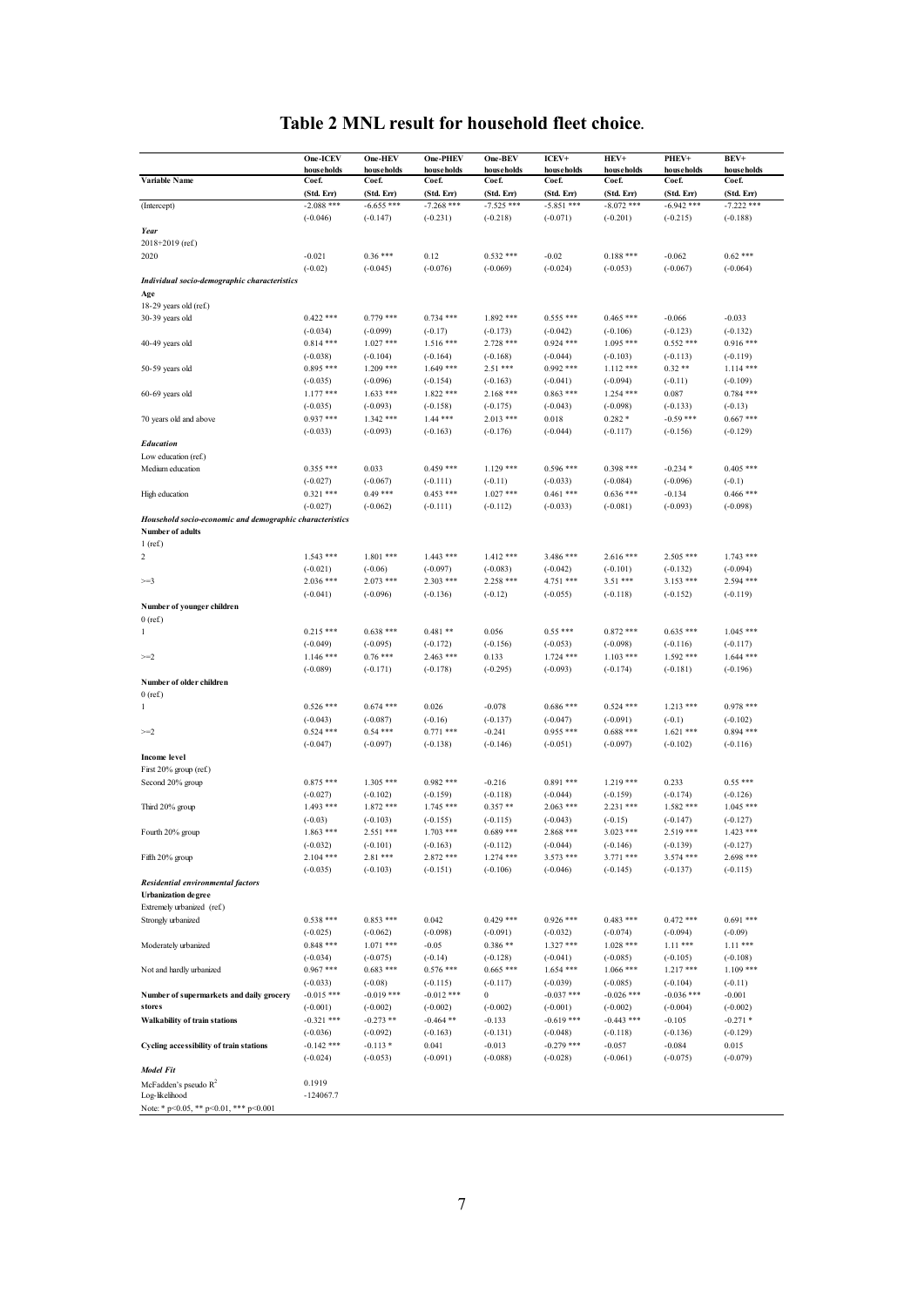# **Table 3 MNL with residential environmental factors as the interaction terms.**

|                                                                              | One-ICEV                   | One-HEV                    | One-PHEV                   | One-BEV                    | ICEV+                      | HEV+                       | PHEV+                      | BEV+                       |
|------------------------------------------------------------------------------|----------------------------|----------------------------|----------------------------|----------------------------|----------------------------|----------------------------|----------------------------|----------------------------|
| Variable Name                                                                | households<br>Coef.        | households<br>Coef.        | households<br>Coef.        | households<br>Coef         | households<br>Coef.        | households<br>Coef         | households<br>Coef.        | households<br>Coef.        |
|                                                                              | (Std. Err)                 | (Std. Err)                 | (Std. Err)<br>$-4.113$ *** | (Std. Err)                 | (Std. Err)                 | (Std. Err)                 | (Std. Err)<br>$-4.961$ *** | (Std. Err)                 |
| (Intercept)                                                                  | $-1.309$ ***<br>$(-0.048)$ | $-7.759$ ***<br>$(-0.19)$  | $(-0.169)$                 | $-3.741$ ***<br>$(-0.178)$ | $-5.091$ ***<br>$(-0.075)$ | $-5.73$ ***<br>$(-0.156)$  | $(-0.169)$                 | $-5.077$ ***<br>$(-0.164)$ |
| Year                                                                         |                            |                            |                            |                            |                            |                            |                            |                            |
| $2018+2019$ (ref.)<br>2020                                                   | $-1.04$ ***                | $-1.561$ ***               | $-2.425$ ***               | $-2.875$ ***               | $-1.251$ ***               | $-1.539$ ***               | $-2.03$ ***                | $-1.344$ ***               |
|                                                                              | $(-0.056)$                 | $(-0.143)$                 | $(-0.197)$                 | $(-0.216)$                 | $(-0.072)$                 | $(-0.153)$                 | $(-0.18)$                  | $(-0.173)$                 |
| Individual socio-demographic characteristics                                 |                            |                            |                            |                            |                            |                            |                            |                            |
| Age<br>18-29 years old (ref.)                                                |                            |                            |                            |                            |                            |                            |                            |                            |
| 30-39 years old                                                              | $0.549$ ***                | $2.217***$                 | 0.192                      | $0.659***$                 | $0.699$ ***                | $0.761$ ***                | 0.066                      | 0.024                      |
|                                                                              | $(-0.033)$                 | $(-0.143)$                 | $(-0.117)$                 | $(-0.108)$                 | $(-0.041)$                 | $(-0.094)$                 | $(-0.112)$                 | $(-0.106)$<br>$0.678***$   |
| 40-49 years old                                                              | $0.789$ ***<br>$(-0.036)$  | $2.67***$<br>$(-0.14)$     | $0.673$ ***<br>$(-0.114)$  | $0.544***$<br>$(-0.121)$   | $0.938***$<br>$(-0.043)$   | $0.938***$<br>$(-0.092)$   | $0.759***$<br>$(-0.103)$   | $(-0.099)$                 |
| 50-59 years old                                                              | $0.925***$                 | $2.824$ ***                | $0.743***$                 | 0.184                      | $0.957***$                 | $1.037$ ***                | $0.778***$                 | $0.851***$                 |
| 60-69 years old                                                              | $(-0.033)$<br>$1.243$ ***  | $(-0.135)$<br>$3.308$ ***  | $(-0.106)$<br>$0.702$ ***  | $(-0.119)$<br>0.087        | $(-0.039)$<br>$0.848$ ***  | $(-0.082)$<br>$1.298$ ***  | $(-0.099)$<br>$0.924$ ***  | $(-0.09)$<br>$0.575***$    |
|                                                                              | $(-0.033)$                 | $(-0.136)$                 | $(-0.116)$                 | $(-0.131)$                 | $(-0.041)$                 | $(-0.088)$                 | $(-0.107)$                 | $(-0.105)$                 |
| 70 years old and above                                                       | $1.003$ ***                | $3.245$ ***                | $0.282*$                   | $-0.052$                   | $-0.035$                   | $0.75***$                  | 0.11                       | $0.292**$                  |
|                                                                              | $(-0.032)$                 | $(-0.136)$                 | $(-0.121)$                 | $(-0.13)$                  | $(-0.043)$                 | $(-0.097)$                 | $(-0.124)$                 | $(-0.108)$                 |
| Education                                                                    |                            |                            |                            |                            |                            |                            |                            |                            |
| Low education (ref.)<br>Medium education                                     | $0.378$ ***                | $0.449$ ***                | $0.709$ ***                | $0.372**$                  | $0.596$ ***                | $0.488$ ***                | $0.429***$                 | $0.542$ ***                |
|                                                                              | $(-0.026)$                 | $(-0.065)$                 | $(-0.095)$                 | $(-0.116)$                 | $(-0.032)$                 | $(-0.073)$                 | $(-0.088)$                 | $(-0.086)$                 |
| High education                                                               | $0.325$ ***                | $0.776$ ***                | $0.505***$                 | $0.838***$                 | $0.494$ ***                | $0.615***$                 | $0.477$ ***                | $0.701$ ***                |
|                                                                              | $(-0.026)$                 | $(-0.062)$                 | $(-0.098)$                 | $(-0.109)$                 | $(-0.032)$                 | $(-0.071)$                 | $(-0.087)$                 | $(-0.084)$                 |
| Household socio-economic and demographic characteristics<br>Number of adults |                            |                            |                            |                            |                            |                            |                            |                            |
| $1$ (ref.)                                                                   |                            |                            |                            |                            |                            |                            |                            |                            |
| $\overline{c}$                                                               | $1.22***$                  | $1.377***$                 | $0.823***$                 | $1.393***$                 | $3.301$ ***                | $1.712$ ***                | 1.481 ***                  | $1.489$ ***                |
| $>=3$                                                                        | $(-0.02)$<br>$1.6***$      | $(-0.057)$<br>$2.467$ ***  | $(-0.075)$<br>$1.14***$    | $(-0.085)$<br>$1.726$ ***  | $(-0.043)$<br>4.437 ***    | $(-0.076)$<br>2.997 ***    | $(-0.085)$<br>$2.069$ ***  | $(-0.08)$<br>$2.275$ ***   |
|                                                                              | $(-0.037)$                 | $(-0.079)$                 | $(-0.116)$                 | $(-0.126)$                 | $(-0.054)$                 | $(-0.09)$                  | $(-0.109)$                 | $(-0.101)$                 |
| Number of younger children                                                   |                            |                            |                            |                            |                            |                            |                            |                            |
| 0(ref.)<br>$\mathbf{1}$                                                      | $0.229$ ***                | $0.647$ ***                | $-0.131$                   | $-0.826$ ***               | $0.5***$                   | $0.625$ ***                | $0.81***$                  | $0.724$ ***                |
|                                                                              | $(-0.046)$                 | $(-0.095)$                 | $(-0.161)$                 | $(-0.176)$                 | $(-0.051)$                 | $(-0.097)$                 | $(-0.105)$                 | $(-0.106)$                 |
| $>=2$                                                                        | $1.744$ ***                | $2.277***$                 | $2.627***$                 | $-0.375$                   | $2.176$ ***                | $2.308$ ***                | $2.729***$                 | $2.631***$                 |
| Number of older children                                                     | $(-0.106)$                 | $(-0.152)$                 | $(-0.169)$                 | $(-0.39)$                  | $(-0.109)$                 | $(-0.151)$                 | $(-0.16)$                  | $(-0.158)$                 |
| $0$ (ref.)                                                                   |                            |                            |                            |                            |                            |                            |                            |                            |
| $\mathbf{1}$                                                                 | $0.49***$                  | $0.331***$                 | $0.343**$                  | 0.243                      | $0.511***$                 | $0.374$ ***                | $0.685***$                 | $0.516***$                 |
| $>=2$                                                                        | $(-0.04)$<br>$0.653$ ***   | $(-0.084)$<br>$0.929$ ***  | $(-0.121)$<br>$0.986***$   | $(-0.134)$<br>$0.516***$   | $(-0.044)$<br>$0.955***$   | $(-0.083)$<br>$0.754$ ***  | $(-0.097)$<br>$1.505***$   | $(-0.094)$<br>$1.124***$   |
|                                                                              | $(-0.046)$                 | $(-0.085)$                 | $(-0.115)$                 | $(-0.131)$                 | $(-0.049)$                 | $(-0.092)$                 | $(-0.093)$                 | $(-0.095)$                 |
| <b>Income level</b>                                                          |                            |                            |                            |                            |                            |                            |                            |                            |
| First 20% group (ref.)<br>Second 20% group                                   | $0.915***$                 | $1.121***$                 | $0.664$ ***                | $0.291*$                   | $1.106$ ***                | $0.456$ ***                | $0.428***$                 | $0.389***$                 |
|                                                                              | $(-0.027)$                 | $(-0.112)$                 | $(-0.108)$                 | $(-0.12)$                  | $(-0.044)$                 | $(-0.11)$                  | $(-0.115)$                 | $(-0.104)$                 |
| Third 20% group                                                              | $1.37***$                  | $1.859***$                 | $0.761***$                 | $0.404**$                  | $2.084$ ***                | $1.392$ ***                | $0.9***$                   | $0.648***$                 |
| Fourth 20% group                                                             | $(-0.029)$<br>$1.664$ ***  | $(-0.109)$<br>$2.51***$    | $(-0.115)$<br>$1.074$ ***  | $(-0.127)$<br>$0.855***$   | $(-0.044)$<br>$2.731***$   | $(-0.1)$<br>$1.972$ ***    | $(-0.112)$<br>$1.471***$   | $(-0.106)$<br>$1.293$ ***  |
|                                                                              | $(-0.031)$                 | $(-0.106)$                 | $(-0.113)$                 | $(-0.118)$                 | $(-0.044)$                 | $(-0.096)$                 | $(-0.107)$                 | $(-0.098)$                 |
| Fifth 20% group                                                              | $1.658***$                 | $3.099$ ***                | $1.874$ ***                | $1.547***$                 | $3.173$ ***                | $2.485***$                 | $2.39***$                  | $2.059***$                 |
| Residential environmental factors                                            | $(-0.032)$                 | $(-0.105)$                 | $(-0.103)$                 | $(-0.106)$                 | $(-0.045)$                 | $(-0.095)$                 | $(-0.1)$                   | $(-0.092)$                 |
| <b>Urbanization</b> degree                                                   |                            |                            |                            |                            |                            |                            |                            |                            |
| Extremely urbanized (ref.)                                                   |                            |                            |                            |                            |                            |                            |                            |                            |
| Strongly urbanized                                                           | $-0.063*$<br>$(-0.031)$    | $0.438***$<br>$(-0.076)$   | $-0.839$ ***<br>$(-0.112)$ | $-0.815***$<br>$(-0.12)$   | $0.266$ ***<br>$(-0.04)$   | $-0.025$<br>$(-0.085)$     | $-0.325$ ***<br>$(-0.098)$ | $-0.5***$<br>$(-0.109)$    |
| Moderately urbanized                                                         | $0.15***$                  | 0.017                      | $-0.61$ ***                | $-0.905$ ***               | $0.564$ ***                | $0.202*$                   | $-0.055$                   | $-0.285*$                  |
|                                                                              | $(-0.04)$                  | $(-0.099)$                 | $(-0.14)$                  | $(-0.163)$                 | $(-0.049)$                 | $(-0.101)$                 | $(-0.116)$                 | $(-0.134)$                 |
| Not and hardly urbanized                                                     | $0.346$ ***<br>$(-0.04)$   | $-0.368$ ***<br>$(-0.106)$ | $-0.686$ ***               | $-1.093$ ***               | $0.92***$<br>$(-0.048)$    | $-0.046$                   | $-0.211$                   | 0.177                      |
| Number of supermarkets and daily grocery                                     | $-0.021$ ***               | $-0.039$ ***               | $(-0.135)$<br>$-0.014$ *** | $(-0.153)$<br>$-0.01$ ***  | $-0.045$ ***               | $(-0.105)$<br>$-0.03$ ***  | $(-0.118)$<br>$-0.03$ ***  | $(-0.119)$<br>$-0.013$ *** |
| stores                                                                       | $(-0.001)$                 | $(-0.003)$                 | $(-0.002)$                 | $(-0.002)$                 | $(-0.001)$                 | $(-0.003)$                 | $(-0.003)$                 | $(-0.002)$                 |
| Walkability of train station                                                 | $-0.482$ ***<br>$(-0.045)$ | $-0.791$ ***<br>$(-0.144)$ | $-0.936$ ***<br>$(-0.165)$ | $-2.442$ ***<br>$(-0.237)$ | $-0.519$ ***<br>$(-0.058)$ | $-0.611$ ***               | $-1.017$ ***               | $-0.438**$<br>$(-0.14)$    |
| Cycling accessibility of train stations                                      | $-0.312$ ***               | $-0.107$                   | $-0.745$ ***               | $-1.389$ ***               | $-0.497$ ***               | $(-0.137)$<br>$-0.351$ *** | $(-0.172)$<br>$-0.556$ *** | $-0.763$ ***               |
|                                                                              | $(-0.03)$                  | $(-0.067)$                 | $(-0.099)$                 | $(-0.105)$                 | $(-0.034)$                 | $(-0.072)$                 | $(-0.083)$                 | $(-0.092)$                 |
| <b>Interaction Terms</b><br>2020 * Residential environmental factors         |                            |                            |                            |                            |                            |                            |                            |                            |
| 2020 * Urbanization degree                                                   |                            |                            |                            |                            |                            |                            |                            |                            |
| 2020 * Strongly urbanized                                                    | $0.718***$                 | $1.193***$                 | $1.493***$                 | $1.203***$                 | $0.832$ ***                | $1.126$ ***                | $1.306***$                 | $1.422***$                 |
|                                                                              | $(-0.049)$                 | $(-0.113)$                 | $(-0.174)$                 | $(-0.18)$                  | $(-0.064)$                 | $(-0.131)$                 | $(-0.166)$                 | $(-0.167)$                 |
| 2020 * Moderately urbanized                                                  | $0.867$ ***<br>$(-0.067)$  | $1.254$ ***<br>$(-0.15)$   | $2.082***$<br>$(-0.208)$   | 1.933 ***<br>$(-0.236)$    | $1.049$ ***<br>$(-0.081)$  | $1.352$ ***<br>$(-0.157)$  | $1.851***$<br>$(-0.189)$   | $2.221***$<br>$(-0.19)$    |
| 2020 * Not and hardly urbanized                                              | $0.938***$                 | $1.483$ ***                | $2.555***$                 | $2.57***$                  | $1.077$ ***                | $1.587$ ***                | $2.326***$                 | 2.244 ***                  |
|                                                                              | $(-0.065)$                 | $(-0.161)$                 | $(-0.203)$                 | $(-0.227)$                 | $(-0.079)$                 | $(-0.163)$                 | $(-0.189)$                 | $(-0.177)$                 |
| 2020 * Number of supermarkets and daily<br>grocery stores                    | $0.006$ ***                | $-0.001$                   | 0.003                      | $-0.002$                   | 0.003                      | 0.003                      | $0.021***$                 | $-0.008$                   |
| 2020 * Walkability of train station                                          | $(-0.001)$<br>$0.719***$   | $(-0.005)$<br>$2.432$ ***  | $(-0.004)$<br>1.995 ***    | $(-0.004)$<br>$4.313***$   | $(-0.002)$<br>$0.755***$   | $(-0.004)$<br>$0.961$ ***  | $(-0.005)$<br>$1.305***$   | $(-0.004)$<br>$0.979$ ***  |
|                                                                              | $(-0.073)$                 | $(-0.19)$                  | $(-0.261)$                 | $(-0.312)$                 | $(-0.096)$                 | $(-0.226)$                 | $(-0.26)$                  | $(-0.213)$                 |
| 2020 * Cycling accessibility of train stations                               | $0.509$ ***                | $1.329***$                 | $1.948***$                 | $2.814***$                 | $0.642$ ***                | $1.209$ ***                | $0.972$ ***                | $0.999***$                 |
| <b>Model Fit</b>                                                             | $(-0.048)$                 | $(-0.108)$                 | $(-0.162)$                 | $(-0.195)$                 | $(-0.056)$                 | $(-0.115)$                 | $(-0.134)$                 | $(-0.128)$                 |
| McFadden R2: 0.1809978                                                       |                            |                            |                            |                            |                            |                            |                            |                            |

McFadden R2: 0.1809978 Note: \* p<0.05, \*\* p<0.01, \*\*\* p<0.001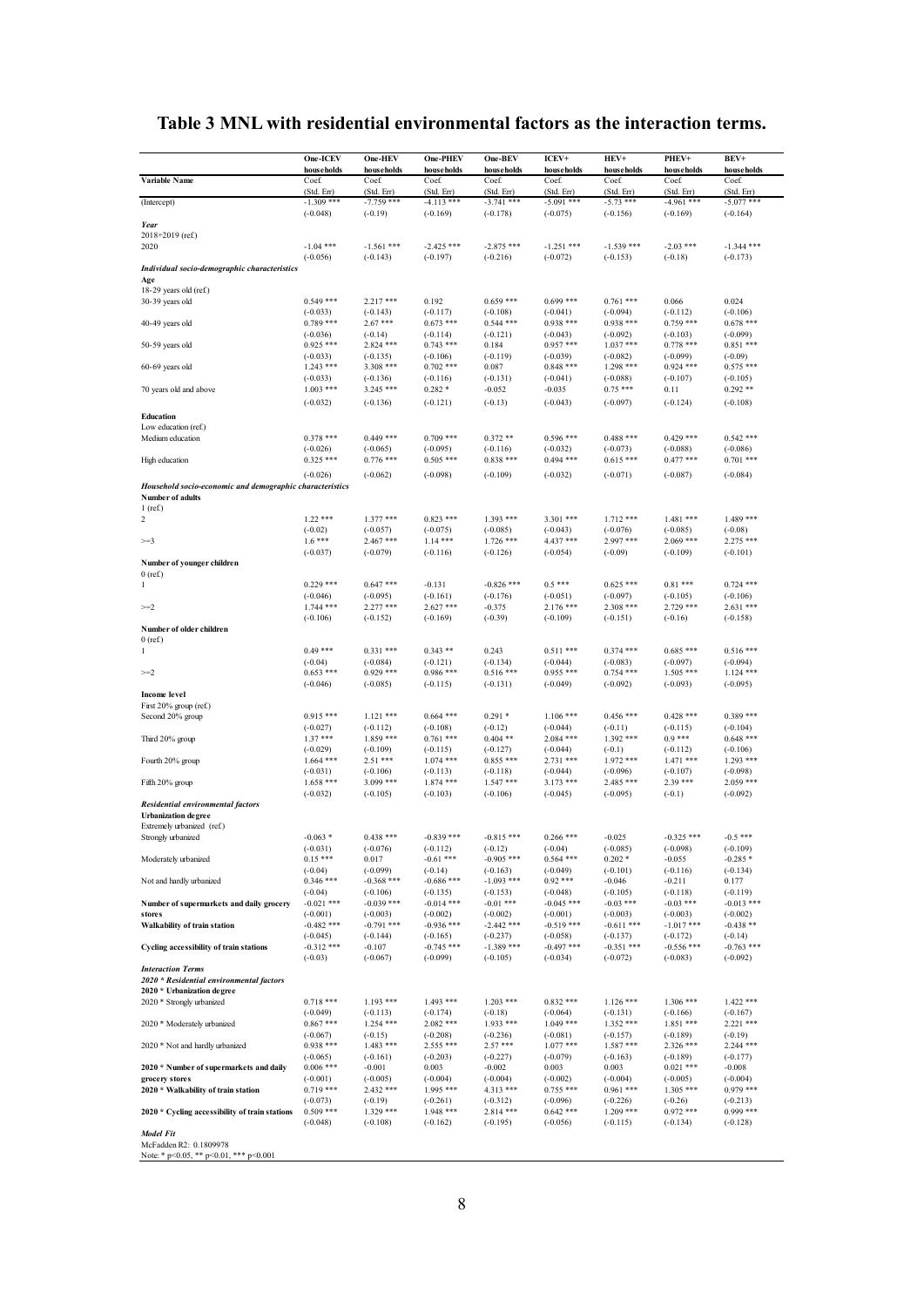## **4 DISCUSSION AND CONCLUSION**

#### *Car ownership and PEV adoption*

The market share of PEVs of new passenger car sales increased from 14.8% in 2019 to 24.8% in 2020 in the Netherlands [\(RVO.nl, 2021\)](#page-10-7), although the annual sales of that have dropped from 450 thousand in 2019 to 360 thousand in 2020 [\(Statista, 2021\)](#page-10-8) during the COVID-19 pandemic. In our sample, the number of adopters of both BEVs and PHEVs increased from 2018 and 2019 to 2020, which is in line with the general Dutch trends; PEVs are mostly leased, which is consistent with the fact that 55% of Dutch motorists drive second-hand cars [\(ANWB.nl, 2021\)](#page-9-1). This may be because, firstly, since the technological improvement of PEVs (i.e., battery life and mileage range) is still in a period of rapid development and thus the resale value of PEVs is uncertain. Secondly, the subsidies for both private and company leasing a PEV encourage individuals to lease a PEV [\(Wallbox.nl, 2021\)](#page-10-9). Thirdly, the purchase price remains the biggest barrier to EV adoption [\(ANWB.nl, 2021\)](#page-9-1). Besides, PEVs are almost exclusively for sale new and the second-hand EV market is insufficient yet. Thus, leasing a PEV appears to be a promising choice for those people who intend to use an EV but do not purchase one.

#### *Individual socio-demographic characteristics*

Young people show an inclination towards PEV adoption both in one- and two-car households, which is partly in line with the finding by [Plötz et al. \(2014\).](#page-10-10) These authors found that BEV adopters in Germany tended to be between 30-50 years old. By distinguishing the PEV users from one-car households and two-car households, we also find that narrower subuser groups tend to be one-BEV households in terms of age distribution, compared with one-PHEV households.

With increasing education levels, people are more likely to own additional cars. [Rith et al.](#page-10-1)  (2019) similarly confirmed that highly educated household heads are found to be willing to acquire more ICEVs in the Philippines. Previous studies also confirmed that highly educated people are more likely to be PEV users in the Netherlands [\(Peters et al., 2018\)](#page-10-11), Canada [\(Erutku, 2020\)](#page-10-12), and Ireland [\(Mukherjee & Ryan, 2020\)](#page-10-13). Nevertheless, our MNL models indicate that PEVs are especially preferred by the highest educated adults in two-car households, whereas they are marginally more likely to be chosen in one-car households. This may be because in most cases, highly educated people are highly correlated with environmental concerns [\(White & Sintov, 2017\)](#page-11-0).

#### *Household socio-economic and demographic characteristics*

We find that households with more adults and more children have a higher chance of car ownership in general, and of having two cars in particular. This argument is partly confirmed by [Khan and Habib \(2021\),](#page-10-14) who highlighted that the increasing number of children is associated with increasing ICEV ownership levels. In addition, we find that households with more children show a significant inclination to be one-PHEV households and one-BEV households.

Our descriptive analysis suggests the highest income subgroups take the largest share of BEV adoption both in one- and two-car households, compared with other car type. This is in line with the finding of PEV users in Canada [\(Erutku, 2020\)](#page-10-12), India [\(Bansal et al., 2018\)](#page-9-2), and BEV users in Ireland [\(Mukherjee & Ryan, 2020\)](#page-10-13).

### *Residential environmental attributes*

The MNL results indicate that with increasing urban density, the probability of car ownership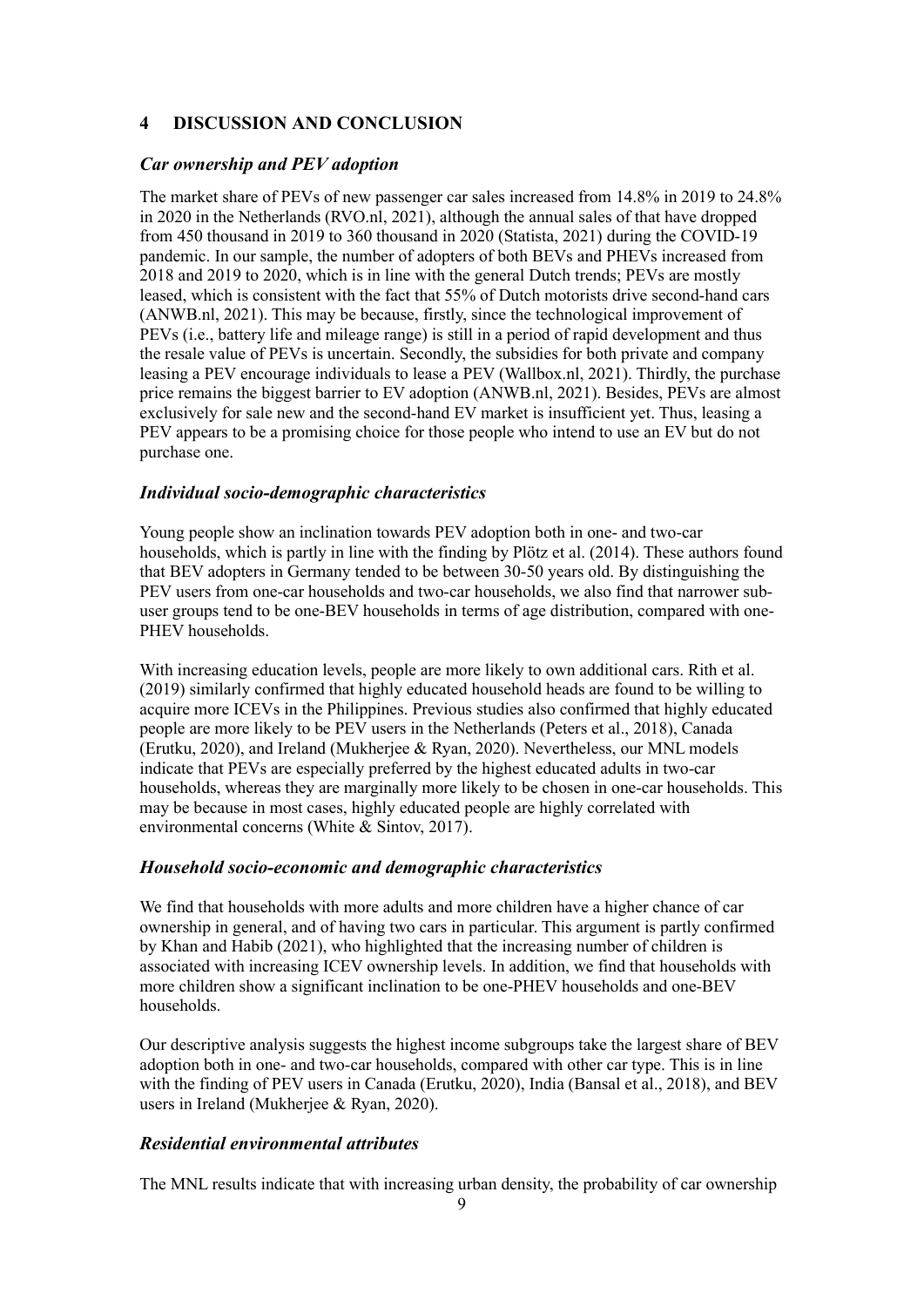decreases. These results are similar to the finding by [Anowar et al. \(2014\),](#page-9-0) who revealed that residential density reduces the probability of ICEV ownership. Notably, our descriptive analysis shows that the largest share of PHEV users and BEV users are more likely to live in highly urbanized areas. This finding is in contrast with PEV users in the UK (Morton et al., [2018\)](#page-10-15) and BEV users in Germany [\(Plötz et al., 2014\)](#page-10-10) who are more likely to live in the suburban and rural areas. Second, not only charging accessibility but also associated parking places make PEVs particularly attractive in the urban area with stressful parking pressure in the Netherlands [\(Wolbertus & van den Hoed, 2020\)](#page-11-1).

## *2020 effect on household fleet choice*

Based on the MNL results with interaction terms, we find that there is a 2020 effect on household fleet choice caused by not only market diffusion but also COVID-19 (**Table 4**). We find that HEVs, PHEVs and BEVs have diffused into other population segments respectively, as suggested by Rogers' curve diffusion model. In general, EVs are more likely to be held by older, lower educated and lower income people, and increasingly outside cities in 2020.

|                                | Age                  | <b>Education</b>               | <b>Household Persons</b>                             | Income                                 | <b>Spatial variable</b>                               |
|--------------------------------|----------------------|--------------------------------|------------------------------------------------------|----------------------------------------|-------------------------------------------------------|
| One-ICEV<br>households         | $\downarrow$ Younger | Less education-<br>dependent   | ↓ Older children                                     | $\downarrow$ Less income-<br>dependent | ↓ Weakened negative<br>urbanization effect            |
| <b>One-HEV</b><br>households   |                      |                                | ↓ Younger children,<br>↓ Older children              |                                        | ↓ Weakened negative<br>urbanization effect            |
| <b>One-PHEV</b><br>house holds |                      | Less education-<br>dependent   | l Younger children,<br>l Older children              |                                        | ↓ Weakened negative<br>urbanization effect            |
| One-BEV<br>households          | ↓ Younger            |                                | ↓ Adults,<br>l Younger children,<br>↓ Older children | ↓ Less income-<br>dependent            | ↓ Weakened negative<br>urbanization effect            |
| $ICEV+$<br>house holds         | $\downarrow$ Younger | ↓ Less education-<br>dependent |                                                      | $\downarrow$ Less income-<br>dependent | ↓ Weakened negative<br>urbanization effect            |
| $HEV+$<br>house holds          | $\downarrow$ Younger |                                | ↓ Younger children                                   |                                        | $\downarrow$ Weakened negative<br>urbanization effect |
| PHEV+<br>households            | $\downarrow$ Younger | Less education-<br>dependent   | ↓ Younger children                                   |                                        | ↓ Weakened negative<br>urbanization effect            |
| BEV+<br>households             | $\downarrow$ Younger |                                | ↓ Adults,<br>↓ Younger children                      | $\downarrow$ Less income-<br>dependent | ↓ Weakened negative<br>urbanization effect            |

**Table 4 Theoretical conclusion of 2020 effect on household fleet choice based on MNL results with interaction terms.**

Note:↓ means more mass-market consumers.

#### **5 REFERENCES**

<span id="page-9-0"></span>Anowar, S., Yasmin, S., Eluru, N., & Miranda-Moreno, L. F. (2014). Analyzing car ownership in Quebec City: a comparison of traditional and latent class ordered and unordered models. *Transportation, 41*, 1013–1039.

<span id="page-9-1"></span>ANWB.nl. (2021). *Electric Driving Monitor 2021, The state of affairs regarding electric driving in the Netherlands*. [https://www.anwb.nl/belangenbehartiging/duurzaam/elektrisch](https://www.anwb.nl/belangenbehartiging/duurzaam/elektrisch-rijden-monitor-2021)[rijden-monitor-2021](https://www.anwb.nl/belangenbehartiging/duurzaam/elektrisch-rijden-monitor-2021)

<span id="page-9-2"></span>Bansal, P., Kockelman, K. M., Schievelbein, W., & Schauer-West, S. (2018). Indian vehicle ownership and travel behavior: A case study of Bengaluru, Delhi and Kolkata [Article]. *Research in Transportation Economics, 71*, 2-8.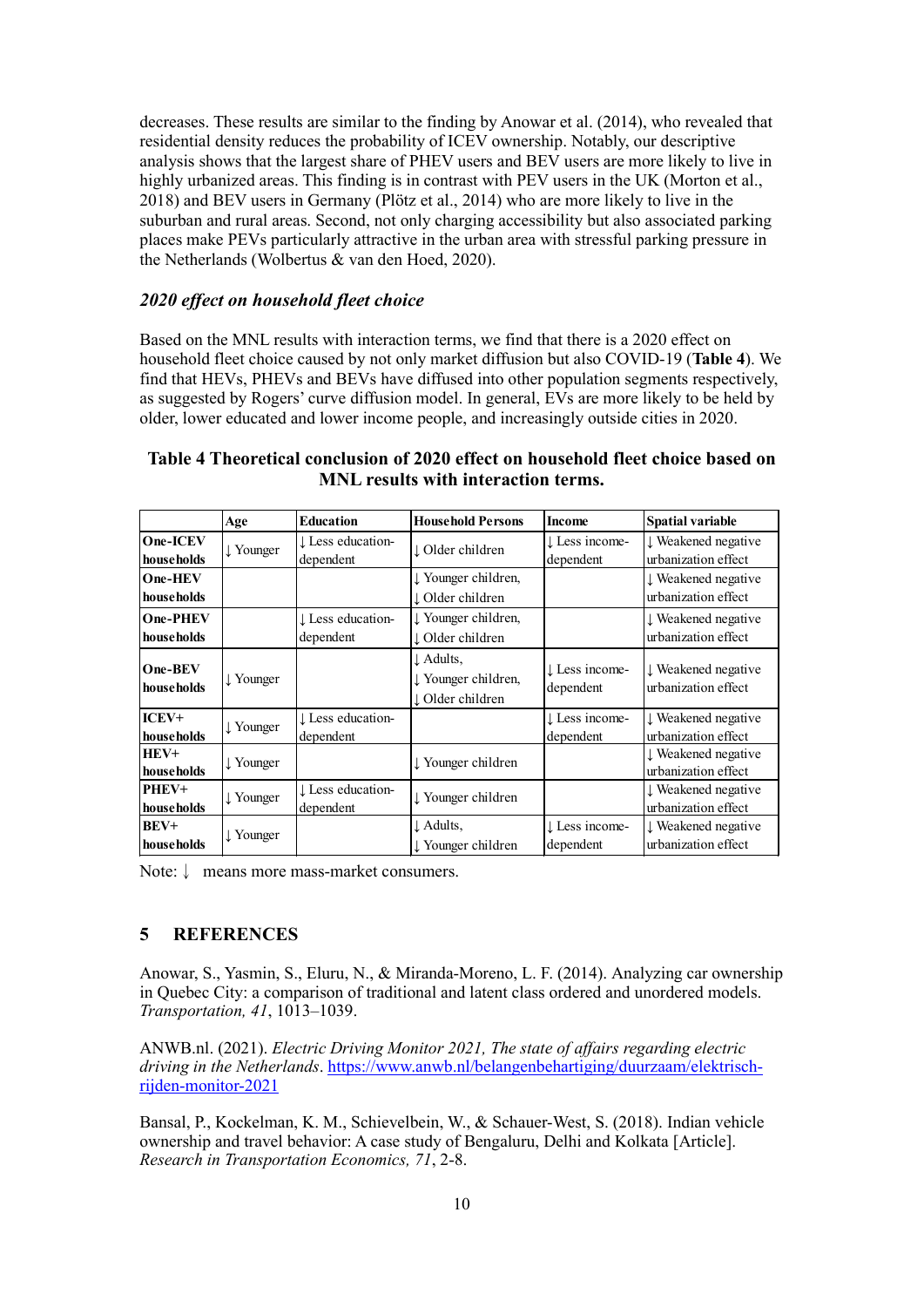<span id="page-10-0"></span>Cano, Z. P., Banham, D., Ye, S., Hintennach, A., Lu, J., Fowler, M., & Chen, Z. (2018). Batteries and fuel cells for emerging electric vehicle markets. *Nature Energy, 3*(4), 279-289.

<span id="page-10-6"></span>CBS. (2019). *Wijk-en Buurtkaart 2019 [District and neighborhood 2019]*. The Statistics of Netherlands, Den. Haag. [https://www.cbs.nl/nl-nl/dossier/nederland-regionaal/geografische](https://www.cbs.nl/nl-nl/dossier/nederland-regionaal/geografische-data/wijk-en-buurtkaart-2019)[data/wijk-en-buurtkaart-2019](https://www.cbs.nl/nl-nl/dossier/nederland-regionaal/geografische-data/wijk-en-buurtkaart-2019)

<span id="page-10-2"></span>Chen, N., Akar, G., Gordon, S. I., & Chen, S. (2021). Where do you live and what do you drive: Built-environmental and spatial effects on vehicle type choice and vehicle use [Article]. *International Journal of Sustainable Transportation, 15*(6), 444-455.

<span id="page-10-12"></span>Erutku, C. (2020). A first look at ontario's electric vehicle incentive program: Who are ontario's green drivers? [Review]. *Canadian Public Policy, 46*(1), 37-44.

<span id="page-10-4"></span>Jenn, A., Lee, J. H., Hardman, S., & Tal, G. (2020). An in-depth examination of electric vehicle incentives: Consumer heterogeneity and changing response over time [Article]. *Transportation Research Part A: Policy and Practice, 132*, 97-109.

<span id="page-10-14"></span>Khan, N. A., & Habib, M. A. (2021). When do households make vehicle transactions? What type of vehicle households choose after transaction events? [Article]. *Travel Behaviour and Society, 22*, 32-47.

<span id="page-10-3"></span>Mandys, F. (2021). Electric vehicles and consumer choices [Article]. *Renewable and Sustainable Energy Reviews, 142*, Article 110874.

<span id="page-10-15"></span>Morton, C., Anable, J., Yeboah, G., & Cottrill, C. (2018). The spatial pattern of demand in the early market for electric vehicles: Evidence from the United Kingdom. *Journal of Transport Geography, 72*, 119-130.

<span id="page-10-13"></span>Mukherjee, S. C., & Ryan, L. (2020). Factors influencing early battery electric vehicle adoption in Ireland [Article]. *Renewable and Sustainable Energy Reviews, 118*, Article 109504.

<span id="page-10-11"></span>Peters, A. M., van der Werff, E., & Steg, L. (2018). Beyond purchasing: Electric vehicle adoption motivation and consistent sustainable energy behaviour in The Netherlands. *Energy Research & Social Science, 39*, 234-247.

<span id="page-10-10"></span>Plötz, P., Schneider, U., Globisch, J., & Dütschke, E. (2014). Who will buy electric vehicles? Identifying early adopters in Germany. *Transportation Research Part A: Policy and Practice, 67*, 96-109.

<span id="page-10-1"></span>Rith, M., Fillone, A., & Biona, J. B. M. (2019). The impact of socioeconomic characteristics and land use patterns on household vehicle ownership and energy consumption in an urban area with insufficient public transport service – A case study of metro Manila [Article]. *Journal of Transport Geography, 79*, Article 102484.

<span id="page-10-5"></span>Rogers, E. M. (2003). *Diffusion of Innovations, 5th Edition*. Simon and Schuster. ProQuest Ebook Central

<span id="page-10-7"></span>RVO.nl, N. E. A.-. (2021). *Electric Vehicles Statistics in the Netherlands*. [https://www.rvo.nl/sites/default/files/2021/11/2021-](https://www.rvo.nl/sites/default/files/2021/11/2021-10%20-%20Statistics%20Electric%20Vehicles%20and%20Charging%20in%20The%20Netherlands%20up%20to%20and%20including%20October%202021.pdf) [10%20-%20Statistics%20Electric%20Vehicles%20and%20Charging%20in%20The%20Neth](https://www.rvo.nl/sites/default/files/2021/11/2021-10%20-%20Statistics%20Electric%20Vehicles%20and%20Charging%20in%20The%20Netherlands%20up%20to%20and%20including%20October%202021.pdf) [erlands%20up%20to%20and%20including%20October%202021.pdf](https://www.rvo.nl/sites/default/files/2021/11/2021-10%20-%20Statistics%20Electric%20Vehicles%20and%20Charging%20in%20The%20Netherlands%20up%20to%20and%20including%20October%202021.pdf)

<span id="page-10-8"></span>Statista. (2021). *Number of passenger cars sold in the Netherlands from 2010 to 2020*. <https://www.statista.com/statistics/423067/passenger-car-sales-in-the-netherlands/>

<span id="page-10-9"></span>Wallbox.nl. (2021). *Everything You Need To Know About EV Incentives In The Netherlands*.